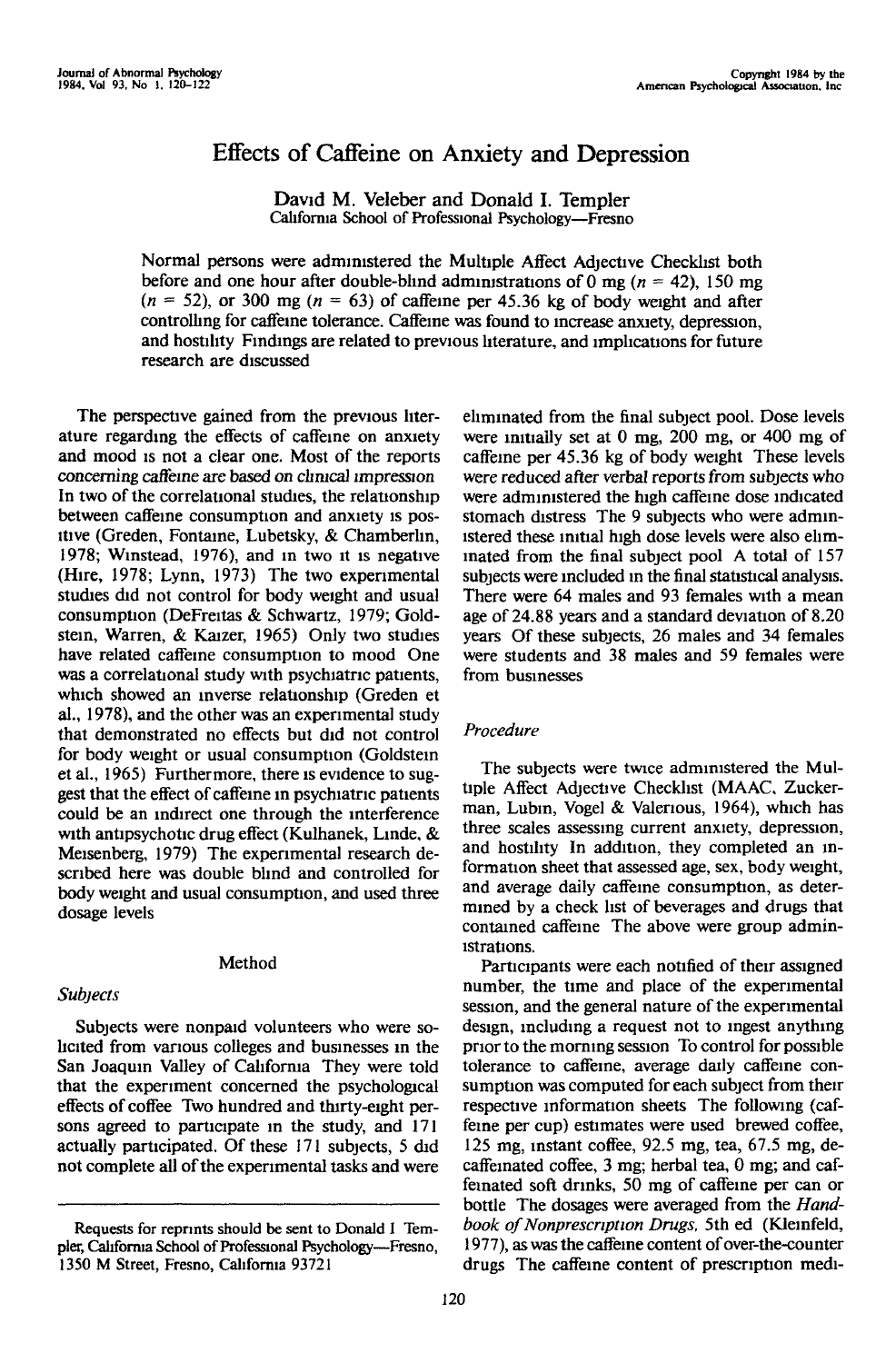cation was obtained from the *Physicians' Desk Reference* (Medical Economics Company, 1980).

Fifty-four subjects were assigned to the low-consumption group (0-249 mg caffeine daily), 65 to the medium-consumption group (250-499 mg caffeine daily), and 38 to the high-consumption group (over 500 mg caffeine daily). This assignment is consistent with that of past caffeine research (Greden et al., 1978; Wmstead, 1976) Within each of these groups, subjects were randomly assigned to one of the three dosages so that 14 low-consumption, 17 medium-consumption, and 11 high-consumption subjects received 0 mg of caffeine per 45.36 kg of body weight. The respective numbers of subjects were 20, 21, and 11 for the 150-mg dosage and 20, 27, and 16 for the 300-mg dosage. The unequal number of subjects in the three dosage groups resulted from subject dropout after initial randomization was determined A private laboratory (Twining Laboratories, Fresno, California) was employed to randomly assign subjects to one of the experimental conditions and to measure the caffeine (U.S P., Anhydrous, City Chemical Corporation) in each subject's numbered cup. Each 6-ounce (177 4 ml) styrofoam cup was numbered to correspond to each subject's previously assigned number To insure double-blind conditions, lactose was added so that 1 g of white powder would be present m each cup Decaffeinated coffee was added to the cup before serving The MAAC was administered both just before and one hour after the caffeine consumption. The subjects engaged in their usual work activities in the intervening time All of the subjects were later given more complete information about the study, including the double-blind procedures.

#### Results

The range and mean of change scores on the pre and post administrations of the anxiety, depression, and hostility scales of the MAAC and the percentage of subjects with change scores in the positive, negative, and no change directions are presented in Table 1.

A hierarchical multiple regression model was employed to examine the effects of each variable with the influences of preceding variables removed. The variables were entered into the equations in accordance with a priori ordering—with age and sex of subject entered in the first step and business versus student status in the second. The remaining variables were entered in the following order—prescores specific to criterion postscores, remaining prescores, dose, and consumption

Pearson correlations between predictor and criterion variables demonstrated that age and occupation were not significantly correlated with the criterion measures Sex was significantly correlated with postdepression  $(r = -195, p < .01)$  and posthostihty ( $r = -243$ ,  $p < .01$ ), with males having the higher scores Consumption was not correlated with the criterion measures and dose was significantly correlated with postanxiety (r = .335, *p <* .001), postdepression (r = 235, *p <* .01), and posthostility  $(r = .261, p < 01)$ 

The full model, consisting of age, sex, occupation, prescores, dose, and consumption, accounted for 32 3% of the variance associated with postanxiety scores, *F{&,* 148) = 8.81, *p <* .001, 53 7% of the variance associated with postdepression scores, *F\&,* 148) = 21.42, *p <* 001; and 47 5% of the variance associated with posthostility scores,  $F(8, 148) =$ 16.71,  $p < .001$  In all of the equations, age, sex, and occupation combined accounted for less than 8% of the variability Prescores specific to criterion postscores were the most significant predictors for postdepression,  $F(8, 148) = 32,48, p < .001$ , and posthostility,  $F(8, 148) = 17.26$ ,  $p < 001$ , respectively, accounting for 45 9% and 34 8% of the postscore variability Only dose level reached statistical

#### Table 1

*Range and Mean of Change Scores and Percentage of Subjects With Scores in Each Direction*

| Scale and dose level | $\boldsymbol{M}$ | SD    | Range    | Subjects $(\%)$ |     |          |
|----------------------|------------------|-------|----------|-----------------|-----|----------|
|                      |                  |       |          | $(-)$           | (0) | $^{(+)}$ |
| Anxiety              |                  |       |          |                 |     |          |
| Low                  | 0476             | 349   | $-6-14$  | 40              | 17  | 43       |
| Medium               | 1 500            | 4.51  | $-7-14$  | 40              | 15  | 45       |
| High                 | 2746             | 4 1 1 | $-5-13$  | 21              | 14  | 65       |
| Depression           |                  |       |          |                 |     |          |
| Low                  | 0095             | 4 1 1 | $-7-18$  | 45              | 26  | 29       |
| Medium               | 0615             | 5 3 1 | $-11-13$ | 42              | 10  | 48       |
| High                 | 1.794            | 5 1 2 | $-8-14$  | 35              | 11  | 54       |
| Hostility            |                  |       |          |                 |     |          |
| Low                  | 0.143            | 2.56  | $-6-4$   | 38              | 19  | 43       |
| Medium               | 1423             | 3.79  | $-9-16$  | 27              | 15  | 58       |
| High                 | 1.937            | 396   | $-8-13$  | 24              | 14  | 62       |